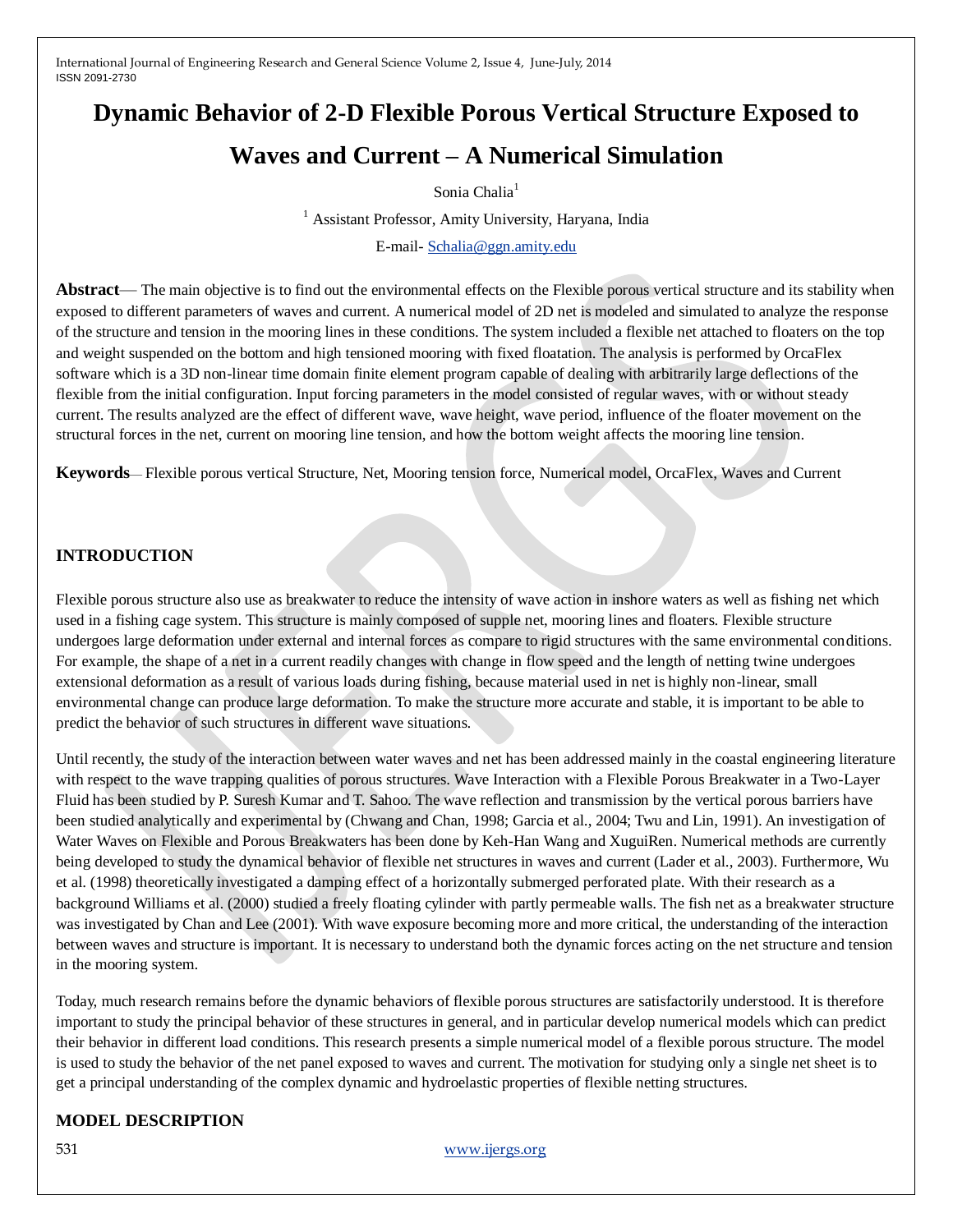# **ASSUMPTIONS**

Model is composed of many meshes, and each mesh can be regarded as a construction of four mesh bars connected each other at their two ends as shown in Fig. 1. In order to build up the numerical model, the following assumptions are used:

(1) There is only tension in the axis direction of a mesh bar and the tension is constant across the cross-section of the mesh bar.

(2) The relative displacements of all points on the cross-section of the mesh bar are equal.

(3) The cross-sectional area of the mesh bar remains constant during deformation.

(4) The netting twine is completely flexible and easily bent without resistance.



Fig. 1 Numerical model of 2-D Flexible porous vertical structures in OrcaFlex

# **MATERIAL USED**

In making a net for a specific purpose many considerations are to be taken into account, such as the forces applying on the net, their distribution around the net, the kind of materials the net and mooring lines are made from, and the way in which these are used. The main forces on any net structure are those arising from winds, waves and currents, and from the interaction of the structure and its mooring system with the resulting movements. The rope and net industry has seen many changes in the last number of years. Initially only steel and natural fibers were on the market as raw material. In the 40s and 50s high tenacity polymeric fibers were developed, such as polyamides and polyester, with many advantages over traditional materials. This opened the way to new low weightconstructions with rot resistant materials. Because of their chemical composition, polyester and polyamides have intrinsic advantages for use in the marine environment. Water hardly affects their properties and cold-water shrinkage is virtually zero, so they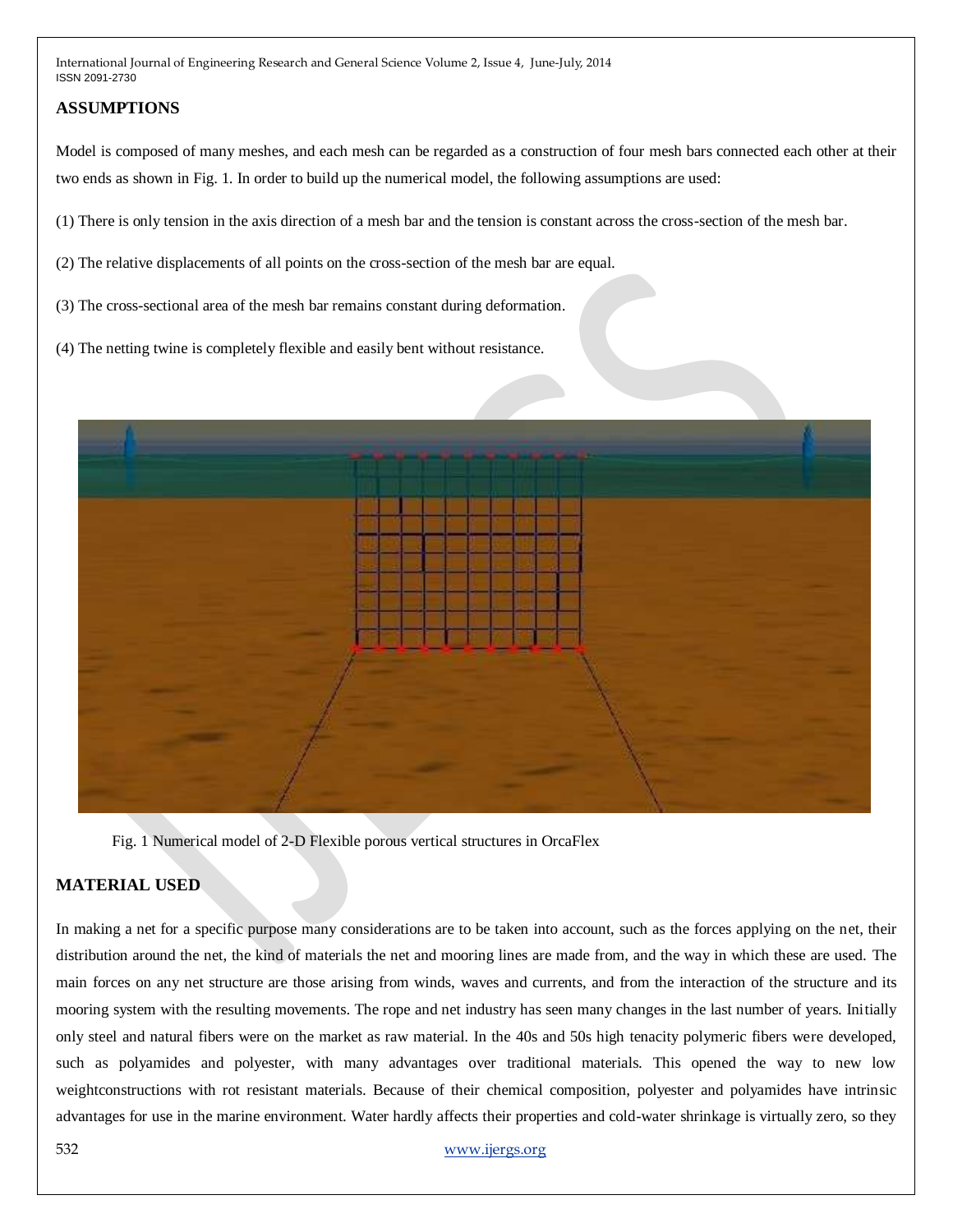can be regarded as a very stable material. Apart from its insensitivity to water, the chemical composition of polyester and polyamide results in properties such as UV weathering and wet abrasion. Material used in this model in Nylon 210D/96.

# **OVERVIEW**

The model described here is a simple model of a single net sheet consists mainly of a netting system, floaters (Buoys), a weight system to provide the tension in the net and a mooring system to hold the structure with sea bed and fixed floaters. The structure, being flexible and porous, is held fixed in the sea bed with mooring lines. The net can be modeled as a series of lumped point masses that are interconnected with springs without mass. Lumped point masses are set at each knot and at the center of the mesh bar. Each knot point mass is assumed to be a spherical point at which the fluid force coefficient is constant in motion direction. Because the mesh bar is cylindrical, however, the fluid forces acting on the point masses at each mesh bar should differ in different directions. Therefore, it is assumed that the lumped points at each mesh bar have the fluid dynamic characteristics of cylindrical elements, and that the fluid force coefficients vary with the relative fluid velocity direction.

The importance of this model is the behavior of the net as a complete entity. The net mesh needs to be modeled in sufficient refinement to show the distribution of loading. This means an equivalent mesh can be generated that has the same resultant loads but does not need to show each individual knot and line. This is basically the same as defining the mesh refinement on a surface for an FE model. These nets are suspended below floating buoys and the whole structure is then moored using more lines.

## **BUOYS**

Buoys can be classified into two categories:

3D Buoys are simplified point elements with only 3 degrees of freedom: X, Y and Z. They do not rotate, but remain aligned with the global axes as shown in the Fig .2 and 3. They therefore do not have rotational properties and moments on the buoy are ignored. They should therefore be used only where structure need to be still and also known as fixed floatation system.



Fig. 2 Numerical model of 3D Buoy Fig. 3 3D Buoy

6D Buoys are objects having all six degrees of freedom – 3 translational (X, Y, Z) and 3 rotational (Rotation 1, 2, 3). Buoys have both mass and moments of inertia, and forces and moments from many different effects can be modeled.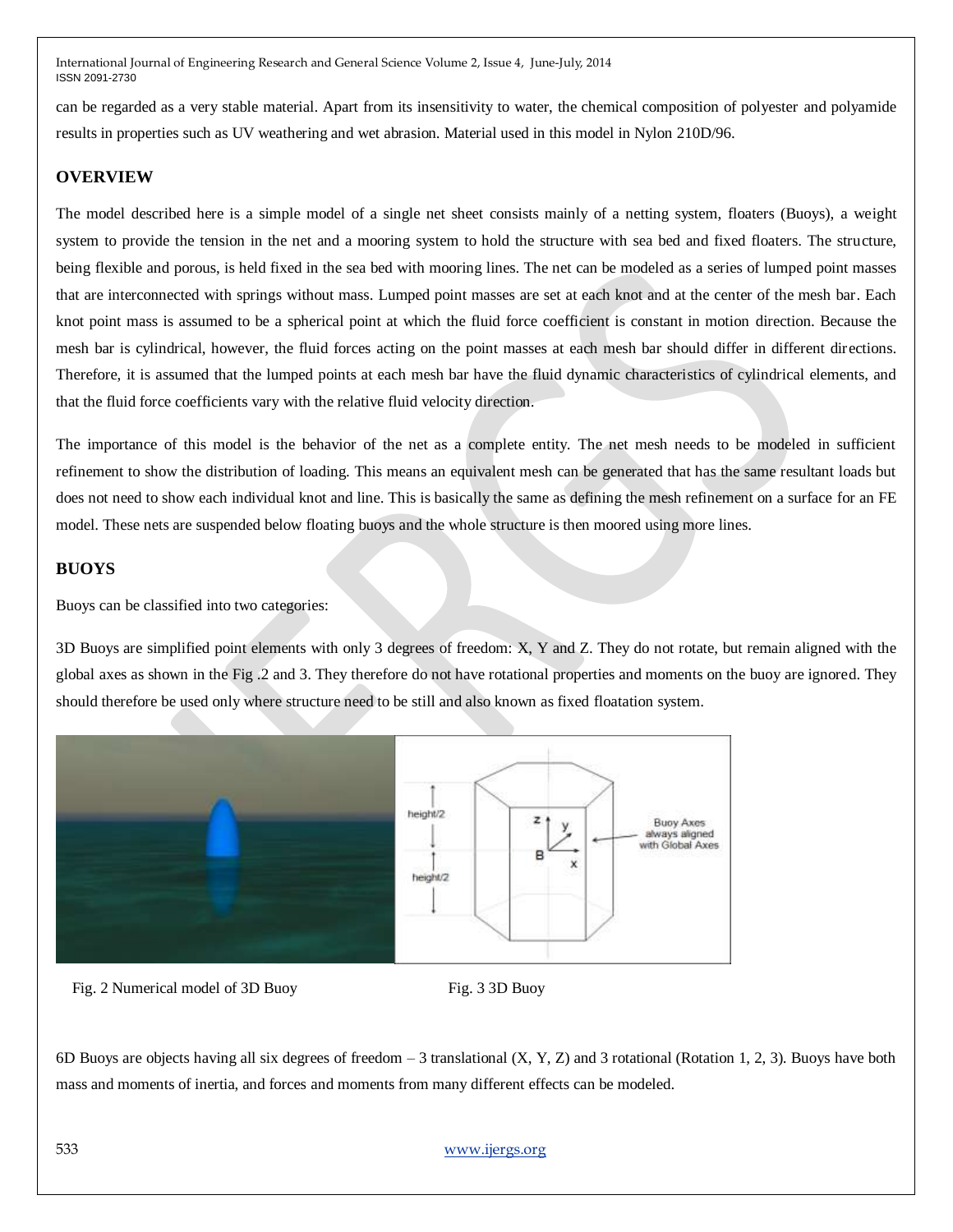Lines attached to a 6D Buoy can thus experience both moment effects and translations as the buoy rotates. Lines can be attached to an offset position on a buoy – this allows the direct study of [line clashing,](http://www.orcina.com/SoftwareProducts/OrcaFlex/Documentation/Help/Content/html/LineTheory,Clashing.htm) including the separation introduced by spaced attachment points.

Lumped type 6D Buoys (shown in Fig. 4 and 5) used in the model because it restricts the accuracy with which interactions with the water surface are modeled. Where a lumped buoy pierces the surface it is treated for buoyancy purposes as a simple vertical stick element with a length equal to the specified height of the buoy, and buoyancy therefore changes linearly with vertical position without regard to orientation.



Fig. 4 Numerical model of 6D Lumped Buoy Fig. 5 6D Buoy

Buoys act as a cushion to absorb the hydrodynamic impact forces that impinge on the structure and as boundary markers to denote the size of the full system; the innermost buoys act as supporting floats. To avoid the environmental forces when a typhoon is coming, the floaters and the net are submerged under the surface of the water by manually opening the submerged collar valves in the floaters and letting sea water automatically flood in the floating tubes to gain extra weight; thus, the total buoyant forces of the innermost buoys must be sufficient to overcome the total weight of the netting system so that it does not sink to the sea floor and encounter some kind of abrasion problem.

# **MOORING SYSTEM**

The main purpose of the mooring system is to fasten net at a specific location and to prevent it from drifting away as environmental loadings act on them. Therefore, the strength and durability of the material used for mooring lines are important factors. The material most commonly used by the local fishing industry is Nylon, PET (Polyester), and PP (Polypropylene). The specific gravity of Nylon is 1.14 and PET is 1.38; both are heavier than the water's specific gravity, and when installed in the field these materials tend to sink to the sea floor. The specific gravity of PP is about 0.91, and it may float on the water surface if disconnected from the bottom anchors. A mooring system failure can occur if the system encounters severe environmental forces, such as those that occur during a strong typhoon. Once a cable breaks, it may induce a "domino effect" so that other mooring lines pop and the whole net system may wash away instantly. To reduce the impact forces that affect mooring lines, distance buoys (fixed floatation) are installed to absorb these undesired forces. To anchor the system to the sea floor three types of anchor are commonly used in the field: embedment anchors, pile anchors, and deadweight anchors. Iron embedment anchors are only suitable on sandy or muddy bottoms, whereas pile and deadweight anchors can be used in rocky or sandy/ muddy bottoms. Pile anchors must be inserted deeply into the substrate to gain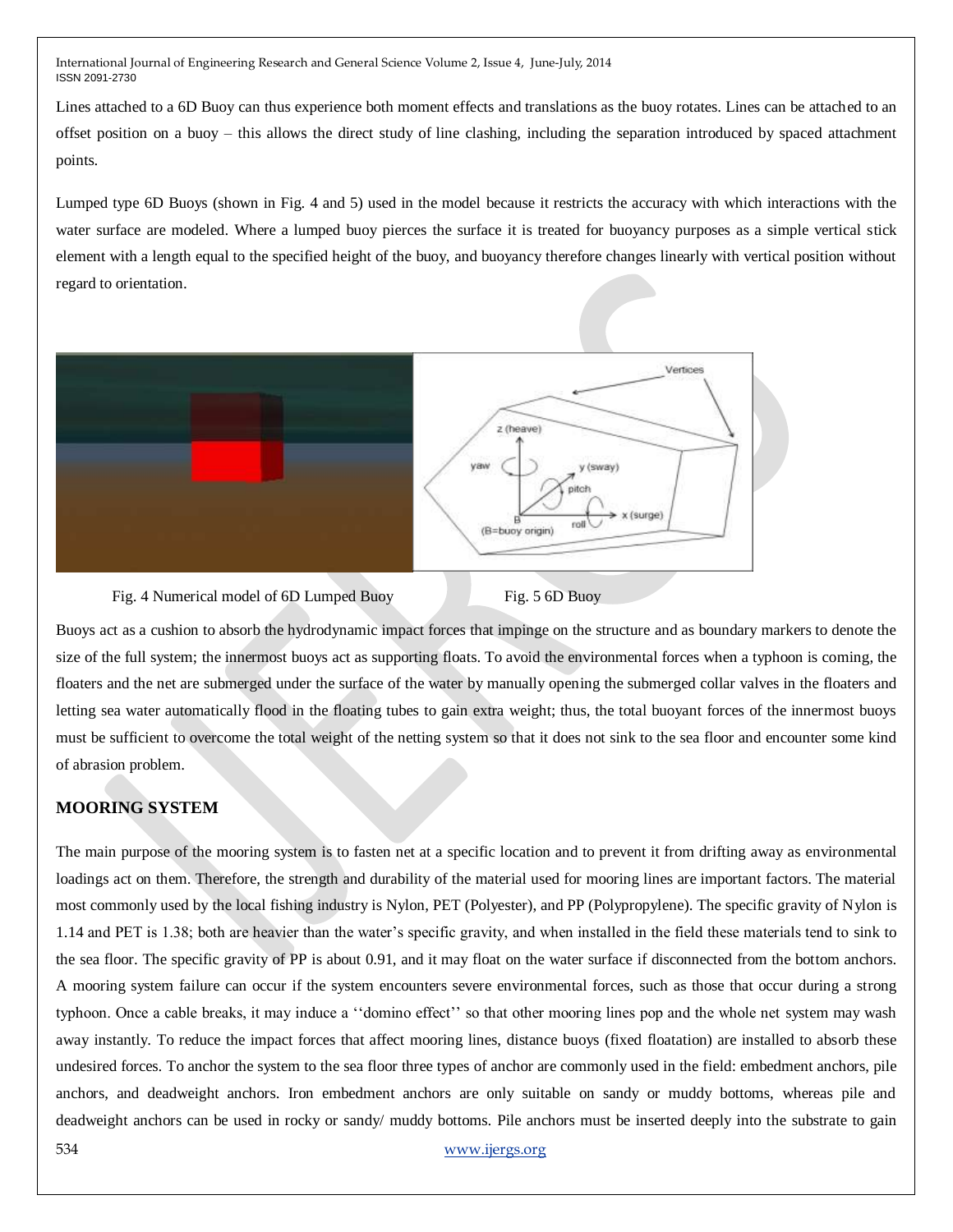enough holding capacity, and deadweight anchors rely totally on the friction forces with the sea bottom to resist the horizontal tension forces acting on the mooring lines and the weight of anchors to take care the vertical tension force

# **SIMULATION**

The net in the simulation is a 3 m wide and 3 m deep net sheet in water depth of 10 m, divided into 10 equally sized elements. The net was oriented parallel to the y-axis, and was subjected to regular waves and current running in the positive x-direction. The top point of the net was forced to follow the vertical displacement of the wave surface. The net behavior is simulated over multiple wave periods and the net behavior is shown at several time instances in the simulations

# **RESULTS AND DISCUSSION**

The net sheet used in the case studies is described in table 1. Table 2 shows the parameters and parameter settings used in the different cases. In each case, one of the parameters was varied, while the other parameters were kept constant.

Table 1 Net specification.

| Material                    | Nylon 210D/96 |  |
|-----------------------------|---------------|--|
| Depth (m)                   | 3             |  |
| Twine diameter (m)          | 0.0085        |  |
| Mess size (m)               | 0.3           |  |
| Elastic coefficient (kN/m2) | 350900        |  |

Table 2, the parameter values for each of the six cases

| Case         | Parameter     | Default values   |                        | Value settings  |                        |
|--------------|---------------|------------------|------------------------|-----------------|------------------------|
| $\mathbf{1}$ | Wave geometry | $v = 0$          | $H = 0.44$ , $T = 2$ , | $H = 1, T = 3,$ | $H = 1.78$ , $T = 4$ , |
| 2            | Wave height   | $T = 4, v = 0.5$ | $H = 0.44$ ,           | $H = 1$ ,       | $H = 1.78$ ,           |
| 3            | Wave period   | $H = 1, v = 0.5$ | $T = 3$ ,              | $T = 6$ ,       | $T = 9$ ,              |

535 [www.ijergs.org](http://www.ijergs.org/)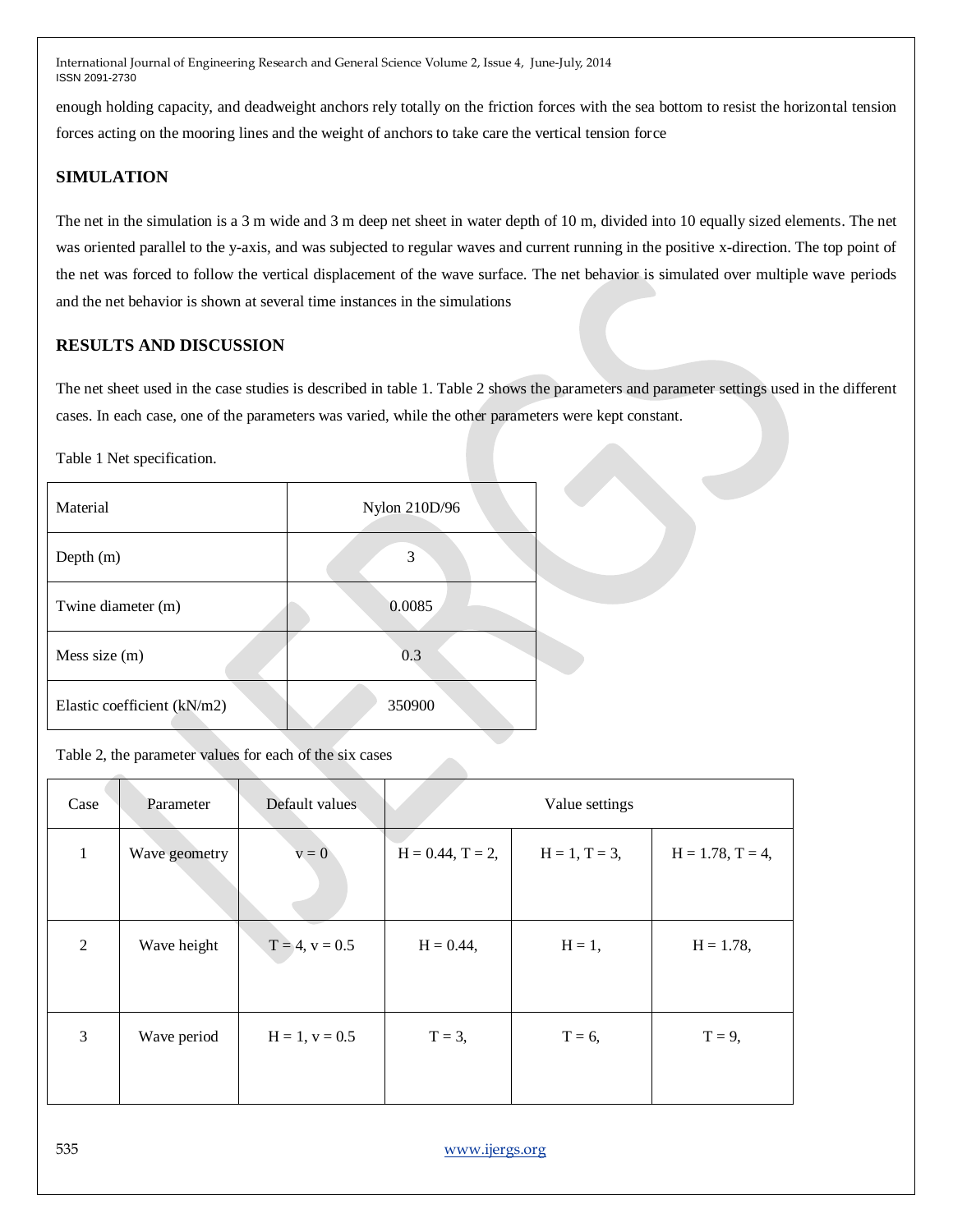| $\overline{4}$  | Current               | $H = 1, T = 3,$         | $v = 0$     | $v = 0.3$         | $v = 0.6$   |
|-----------------|-----------------------|-------------------------|-------------|-------------------|-------------|
|                 |                       |                         |             |                   |             |
| $5\overline{)}$ | Top point<br>movement | $H = 1, T = 3, v = 0$   | fixed       | Follow with heave |             |
| 6               | Bottom weight         | $H = 1, T = 3, v = 0.5$ | Weight=10kg | Weight=20kg       | Weight=30kg |
|                 |                       |                         |             |                   |             |

#### Where,

 $V =$  current speed,

## $H =$  wave height,

 $T =$  wave period.

## **Case 1: Wave geometry**

It can be observed that the wave with the longest period  $(T = 4 s)$  and largest height  $(H = 1.78)$  produces the largest forces in the netas shown in Fig.6

## **Case 2: Wave height**

When the wave period and current constant, wave with the highest height  $(H = 1.78)$  produces the largest force on the mooring as shown in Fig.7

## **Case 3: Wave period**

From the result we can conclude that the shortest wave  $(t = 3)$ , produce the largest load on mooring when compare to other waves as shown in Fig. 8

#### **Case 4: Current**

Three different levels of current in combination with waves  $(T = 3 s, H = 1 m)$  are applied to the net. The dynamic amplitude of the drag force is larger forthe current cases than for the no current case. This is dueto a change in the angle between the top element and thehorizontal plane because of the current. As illustrated in Fig. 9, the current causes the angle between the topelement and the horizontal plane to be smaller, andconsequently the drag force (horizontal component of thetop element force) becomes larger (assuming constantelement force). Thus, the presence of current results inhigher drag forces and higher loads on the mooring lines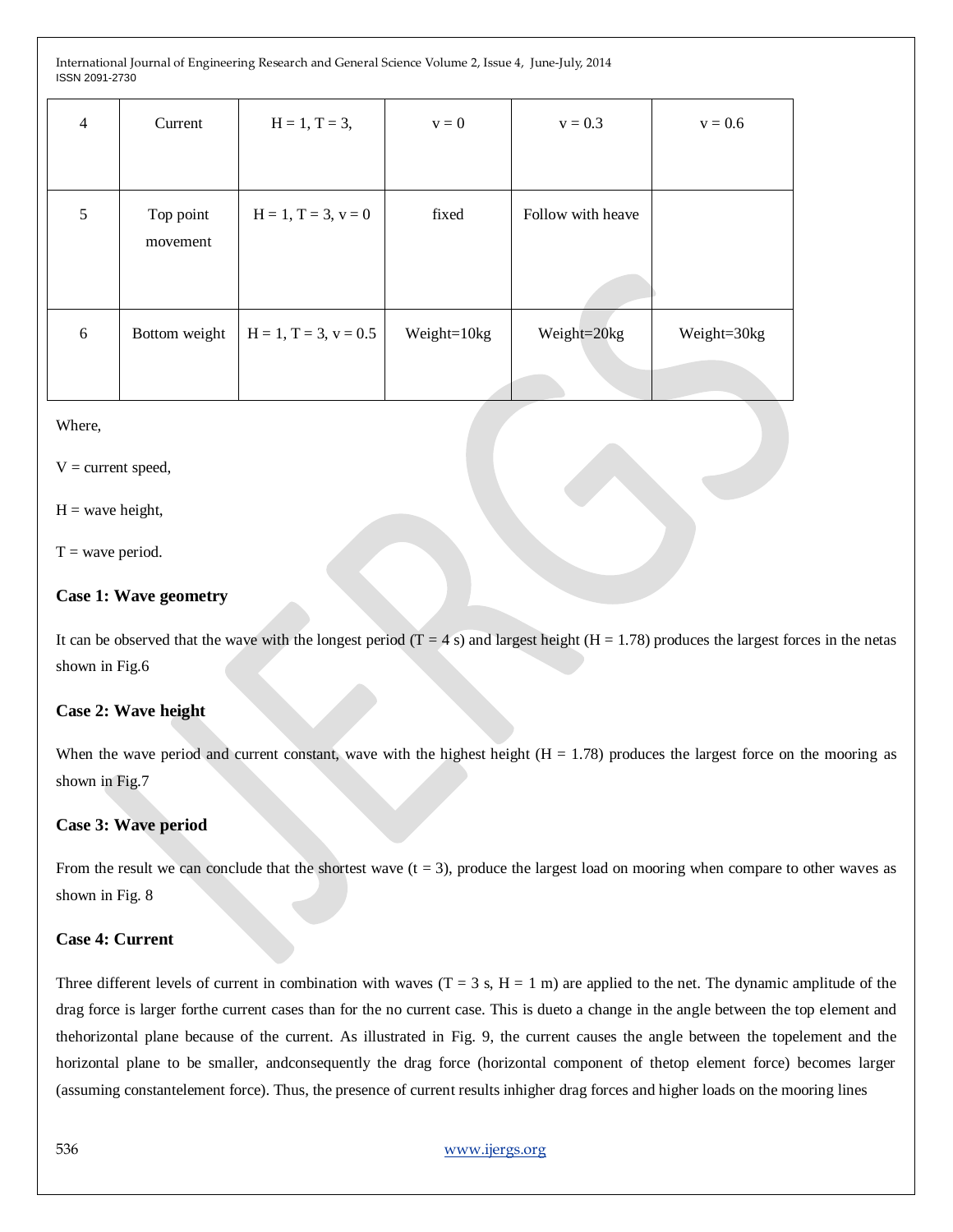

Fig 6 Effect of different waves on mooring line tension



Fig. 7 Effect of wave heights on mooring line tension



Fig. 8 Effect of wave period on mooring line tension

## **Case 5: Top point movement**

537 [www.ijergs.org](http://www.ijergs.org/) This case illustrates clearly the maximum structural force between net/floater joint and net/bottom weight. Fig. 10 shows the time history of the element structural force in the top and bottom element when the structure is exposed to waves. The maximum element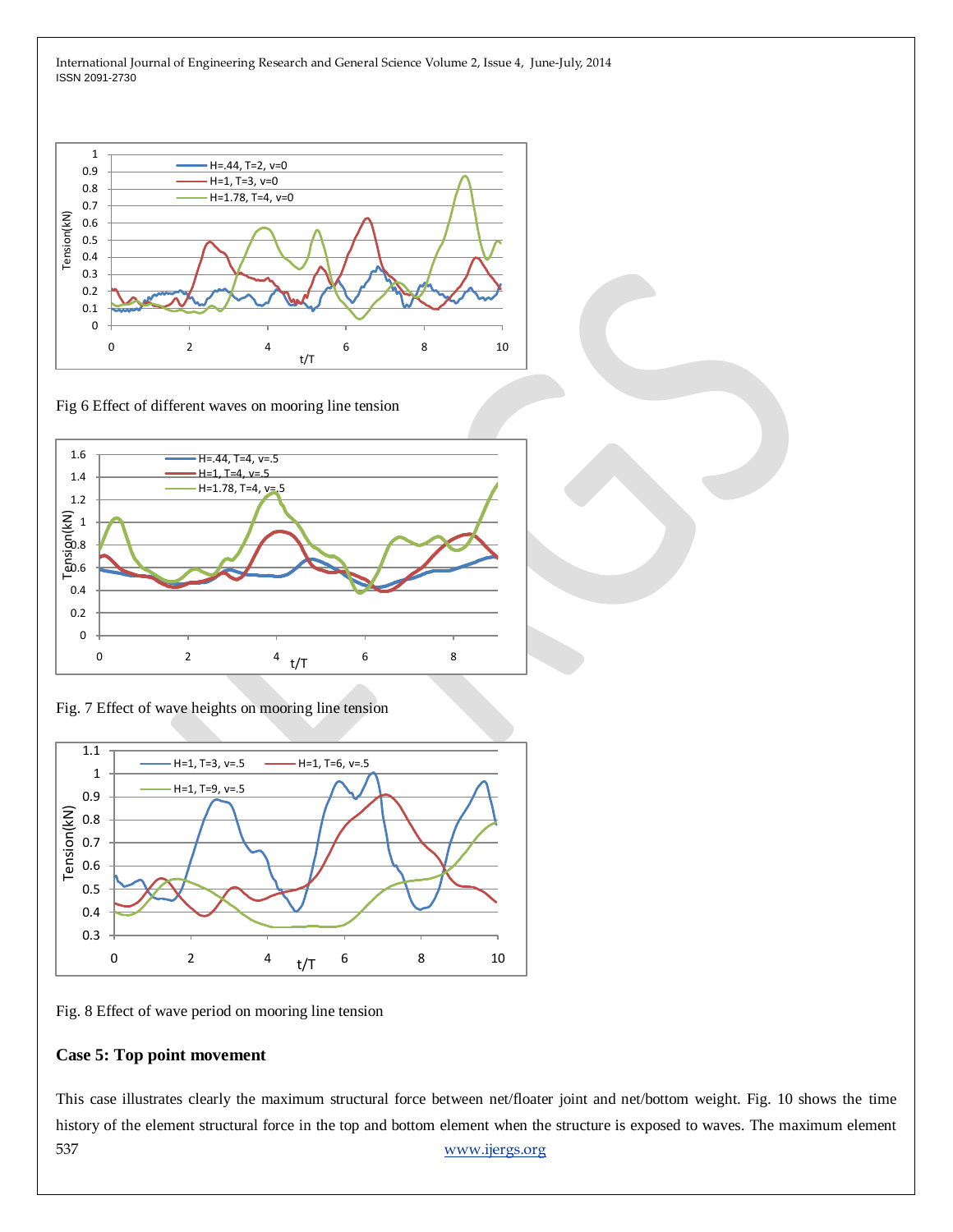structural force in these two elements shows the structural forces in the joint between the net and the floater, and between the net andthe bottom weight. If the structural force between joints exceeds the limit specified by the material used then result will be failure of the system. The parameters used are Wave: 3 s/ 1 m, no current, bottom weight 10 kg.

Two cases analyzed here:

(i) calm environment when floater is fixed

(ii) Harsh environment when floater moves with the waves

The dynamic amplitude of the force is approximately five times larger in the floater/net joint and net/bottom weight point.

Therefore forces in floater when moving with waves contributes to analysis forces and tensions in the net.



Fig. 9 Effect of current speed on mooring line tension



Fig. 10 Elemental structural forces in floater (left) and bottom weight (right)

For the net with the moving top point it can be observed that the force in the top element goes to zero, causes slack in the net when the movement of the floater is too large.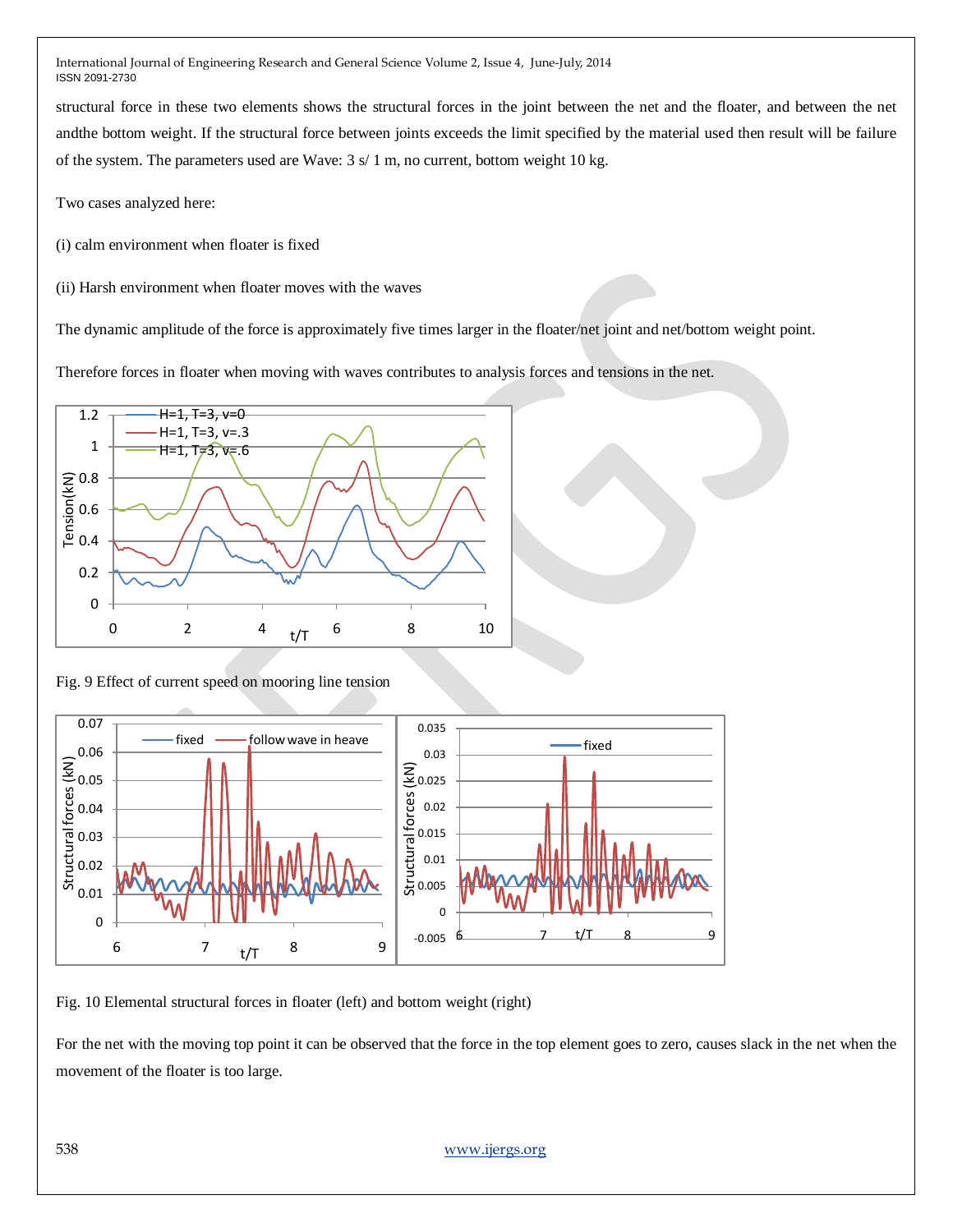The large dynamic amplitude of the force in the bottom element is a direct consequence of this slack; the spikes in the curve representing the minimum and maximum force in the bottom element coincide with the beginning and ending of the period when the top element force is zero.

Situations where the net experiences slack should be avoided since this causes large forces which can result in net failure.

This implies the importance of modeling the behavior of the floater accurately in order to obtain good estimates for the structural forces in the net.

## **Case 6: Bottom weight**

The main function of the bottom weight on a net pen is to prevent deformation of the net when exposed to waves and current. For this purpose, the weightshould be as large as possible, but a large bottomweight also increases the loads on the net as can be seen in Fig. 11. When the bottom weight increases from 10 to 30 kg dynamicamplitude increases approximately seven times. An increase in bottom weight will thus have a larger impact on the forces on the joint between the net and the bottom weight than on the joint between the net and the floater.



Fig. 11 Effect of bottom weight on mooring line

## **CONCLUSION**

Based on the above simulation cases, several important features of the dynamic behavior of flexible porous structures exposed to waves and current have been identified:

Wave with the longest period and largest height produces the largest forces in the net. The floater motion can cause slack in the net structure. A slack in the top of the net structure results in large dynamic forces in the bottom of the net structure. Higher current speed can produce larger forces in structure so larger mooring tension. The dynamic amplitude of the wave induced force on the mooring is less when the net is exposed to a current in either direction. A short wave cause a more load on the structure. The motion of the floater is the main contributor to the forces in the net. An increase in the mass of the bottom weights lead to an increase in the dynamic force, especially at the bottom of the net